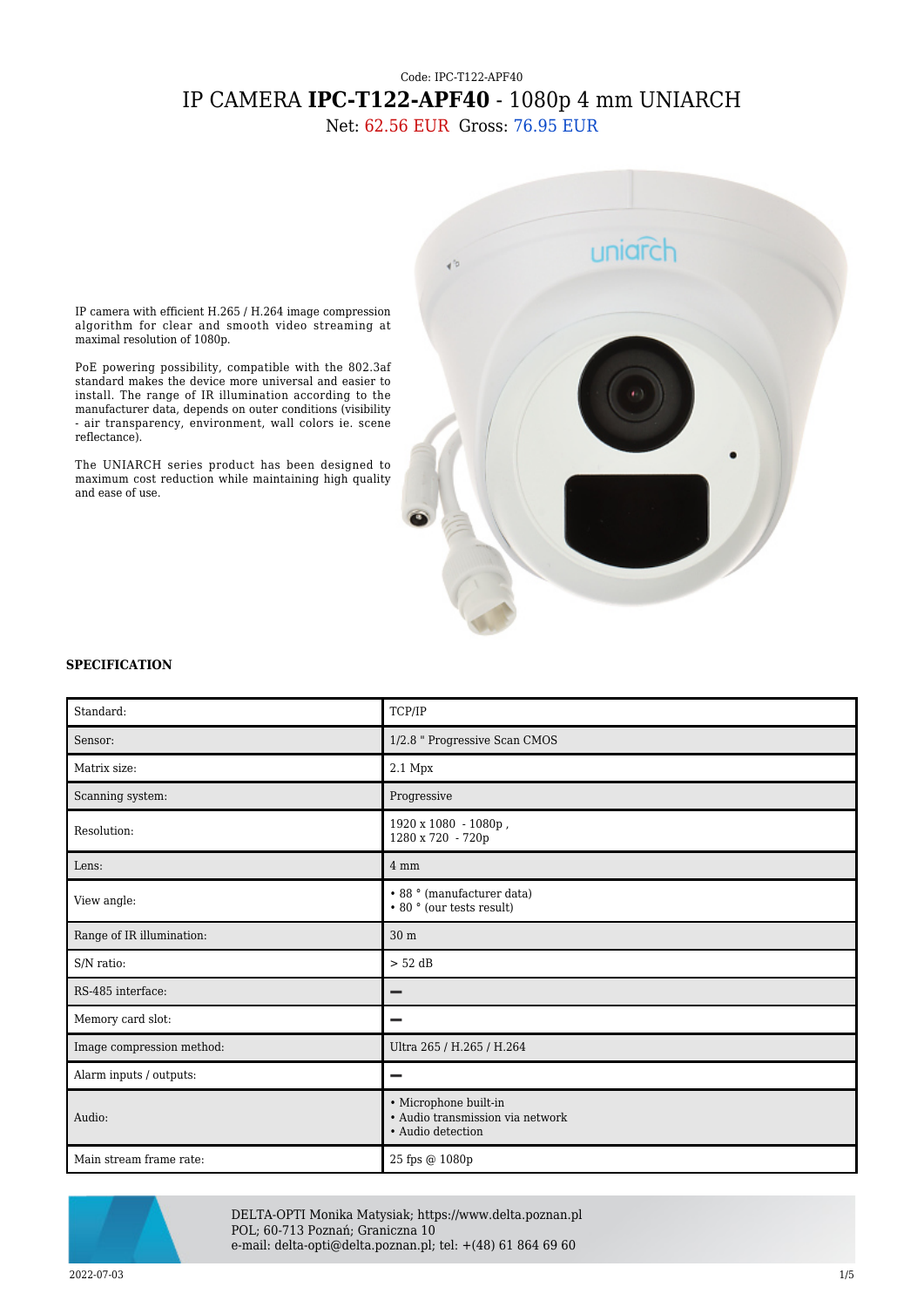| Network interface:             | 10/100 Base-T (RJ-45)                                                                                                                                                                                                                                                                                                                                                                                                                   |
|--------------------------------|-----------------------------------------------------------------------------------------------------------------------------------------------------------------------------------------------------------------------------------------------------------------------------------------------------------------------------------------------------------------------------------------------------------------------------------------|
| Network protocols:             | IPv4, IGMP, ICMP, TCP, UDP, DHCP, RTP, RTSP, RTCP, DNS, DDNS, NTP, UPnP,<br>HTTP, RTMP                                                                                                                                                                                                                                                                                                                                                  |
| <b>WEB</b> Server:             | Built-in                                                                                                                                                                                                                                                                                                                                                                                                                                |
| Max. number of on-line users:  | $\overline{4}$                                                                                                                                                                                                                                                                                                                                                                                                                          |
| ONVIF:                         | ✓                                                                                                                                                                                                                                                                                                                                                                                                                                       |
| Mobile phones support:         | Access by a cloud (P2P)<br>· Android: Free application Uniarch<br>· iOS (iPhone): Free application Uniarch                                                                                                                                                                                                                                                                                                                              |
| Default IP address:            | DHCP or 192.168.1.13                                                                                                                                                                                                                                                                                                                                                                                                                    |
| Default admin user / password: | admin / 123456                                                                                                                                                                                                                                                                                                                                                                                                                          |
| Web browser access ports:      | 80, 554                                                                                                                                                                                                                                                                                                                                                                                                                                 |
| PC client access ports:        | Port no.: 80 or access by a cloud (P2P) - PC: Free application Uniarch Client                                                                                                                                                                                                                                                                                                                                                           |
| Mobile client access ports:    | 80                                                                                                                                                                                                                                                                                                                                                                                                                                      |
| Port ONVIF:                    | 80                                                                                                                                                                                                                                                                                                                                                                                                                                      |
| <b>RTSP URL:</b>               | rtsp://192.168.1.13:554/unicast/c1/s0/live - Main stream<br>rtsp://192.168.1.13:554/unicast/c1/s1/live - Sub stream                                                                                                                                                                                                                                                                                                                     |
| Main features:                 | • D-WDR - Wide Dynamic Range<br>• 2D-DNR, 3D-DNR - Digital Noise Reduction<br>• F-DNR (Defog) - Reduction of image noise caused by precipitation<br>• ROI - improve the quality of selected parts of image<br>• BLC/HLC - Back Light / High Light Compensation<br>• Possibility to change the resolution, quality and bit rate<br>• Motion Detection - max. 4 zones<br>• Privacy zones - max. 4<br>• Sharpness - sharper image outlines |
| Power supply:                  | $\cdot$ PoE (802.3af),<br>• 12 V DC / 300 mA                                                                                                                                                                                                                                                                                                                                                                                            |
| Power consumption:             | $\leq$ 3.5 W                                                                                                                                                                                                                                                                                                                                                                                                                            |
| Housing:                       | Dome, Metal + Plastic                                                                                                                                                                                                                                                                                                                                                                                                                   |
| Color:                         | White                                                                                                                                                                                                                                                                                                                                                                                                                                   |
| 'Index of Protection":         | IP67                                                                                                                                                                                                                                                                                                                                                                                                                                    |
| Vandal-proof:                  | -                                                                                                                                                                                                                                                                                                                                                                                                                                       |
| Operation temp:                | -30 °C $\ldots$ 60 °C                                                                                                                                                                                                                                                                                                                                                                                                                   |
| Weight:                        | $0.26$ kg                                                                                                                                                                                                                                                                                                                                                                                                                               |
| Dimensions:                    | Ø 118 x 97 mm                                                                                                                                                                                                                                                                                                                                                                                                                           |
| Supported languages:           | Polish, English                                                                                                                                                                                                                                                                                                                                                                                                                         |
| Manufacturer / Brand:          | UNIVIEW / UNIARCH                                                                                                                                                                                                                                                                                                                                                                                                                       |
| Guarantee:                     | 3 years                                                                                                                                                                                                                                                                                                                                                                                                                                 |

## **PRESENTATION**

Internal view of the housing:

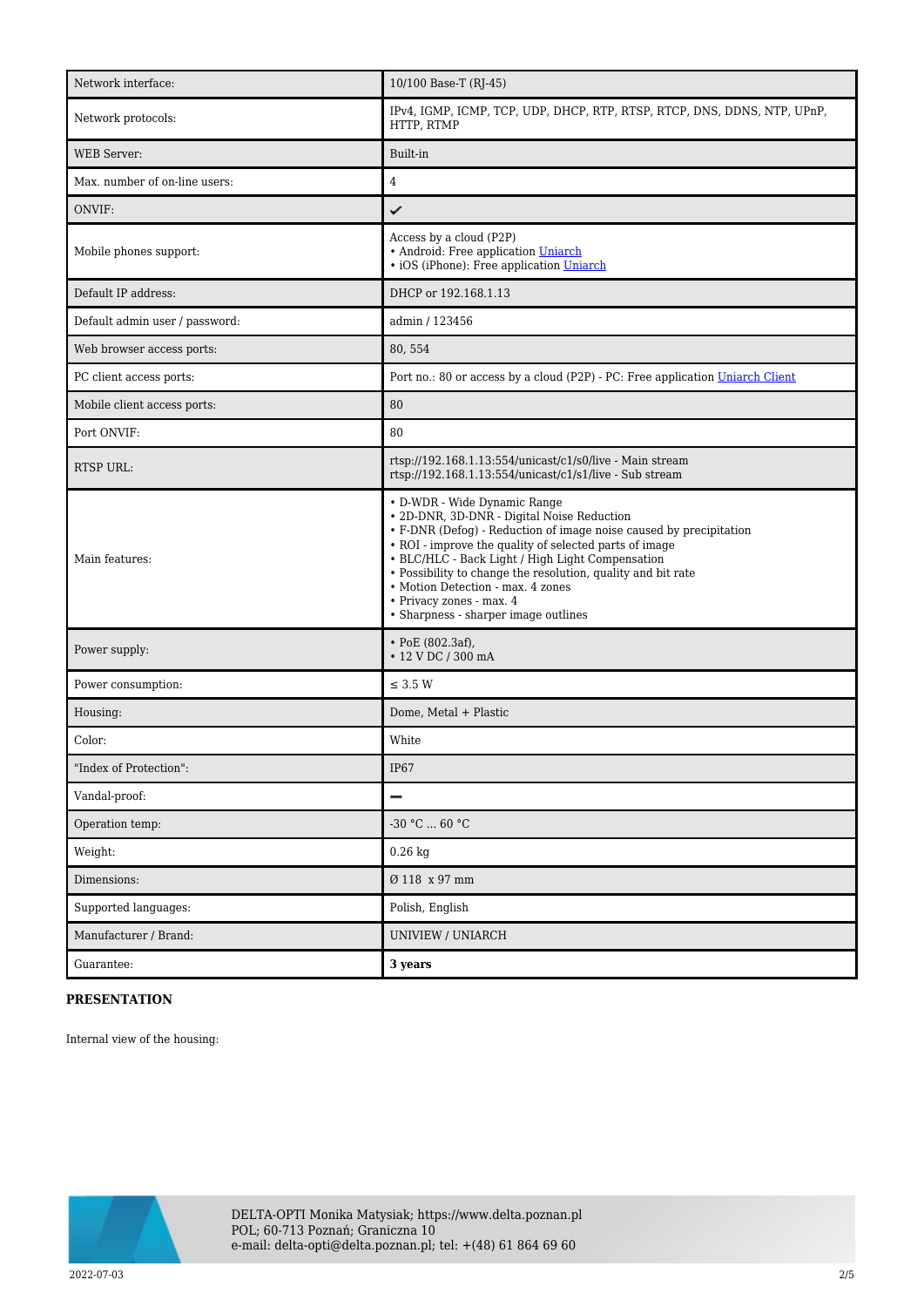

Camera is out from clamping ring:



Camera dimensions:



In the kit:



DELTA-OPTI Monika Matysiak; https://www.delta.poznan.pl POL; 60-713 Poznań; Graniczna 10 e-mail: delta-opti@delta.poznan.pl; tel: +(48) 61 864 69 60

2022-07-03 3/5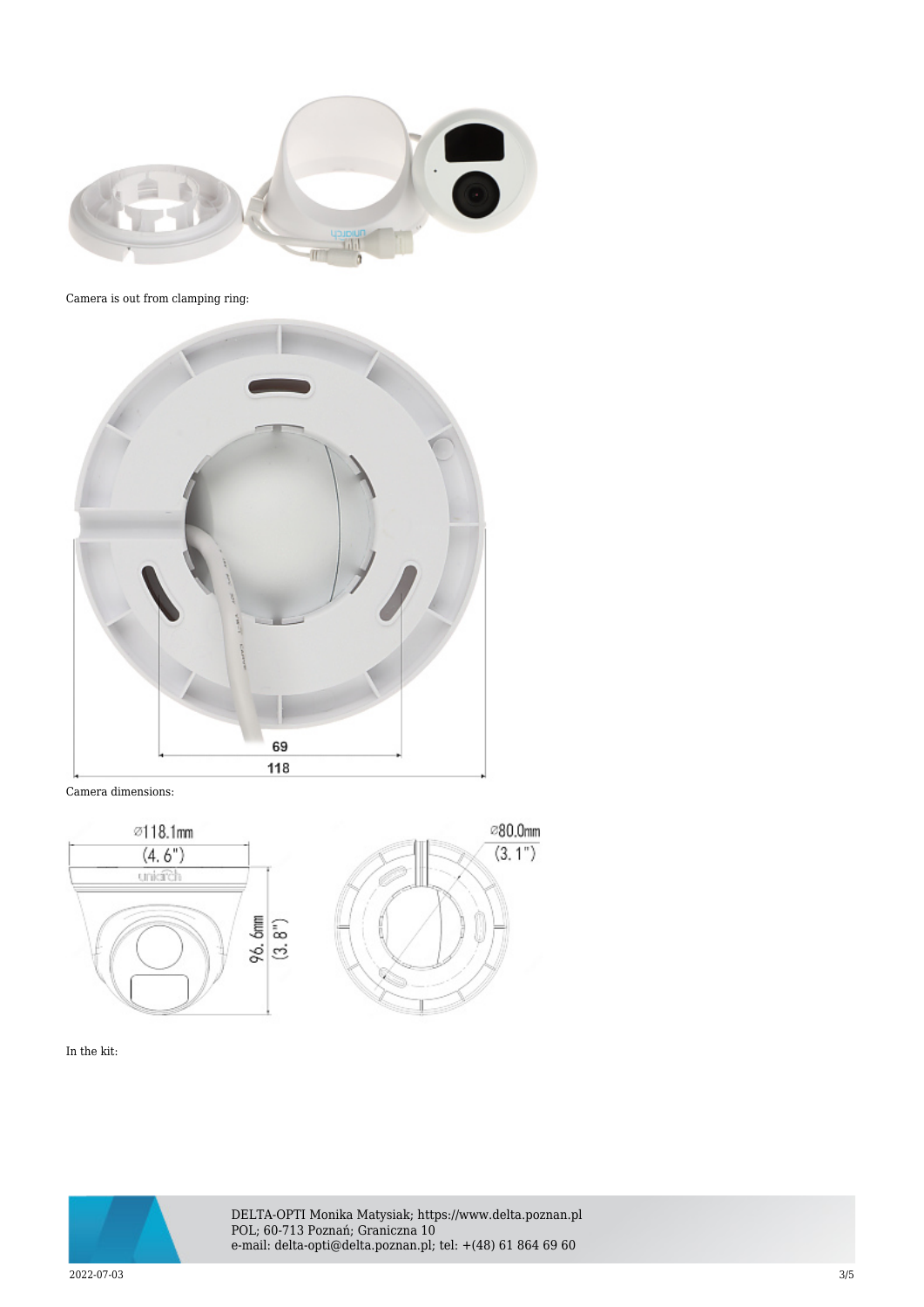

**OUR TESTS**

Camera image at artificial illumination (about 30Lux):



Camera image at night conditions with internal built-in IR illuminator on:



Camera image at direct strong light opposite to camera:



## **OUR OPINIONS**



The camera is very easy to configure, and after plugging into the switch built in the Uniarch recorder, it configures and starts automatically.



DELTA-OPTI Monika Matysiak; https://www.delta.poznan.pl POL; 60-713 Poznań; Graniczna 10 e-mail: delta-opti@delta.poznan.pl; tel: +(48) 61 864 69 60

2022-07-03 4/5